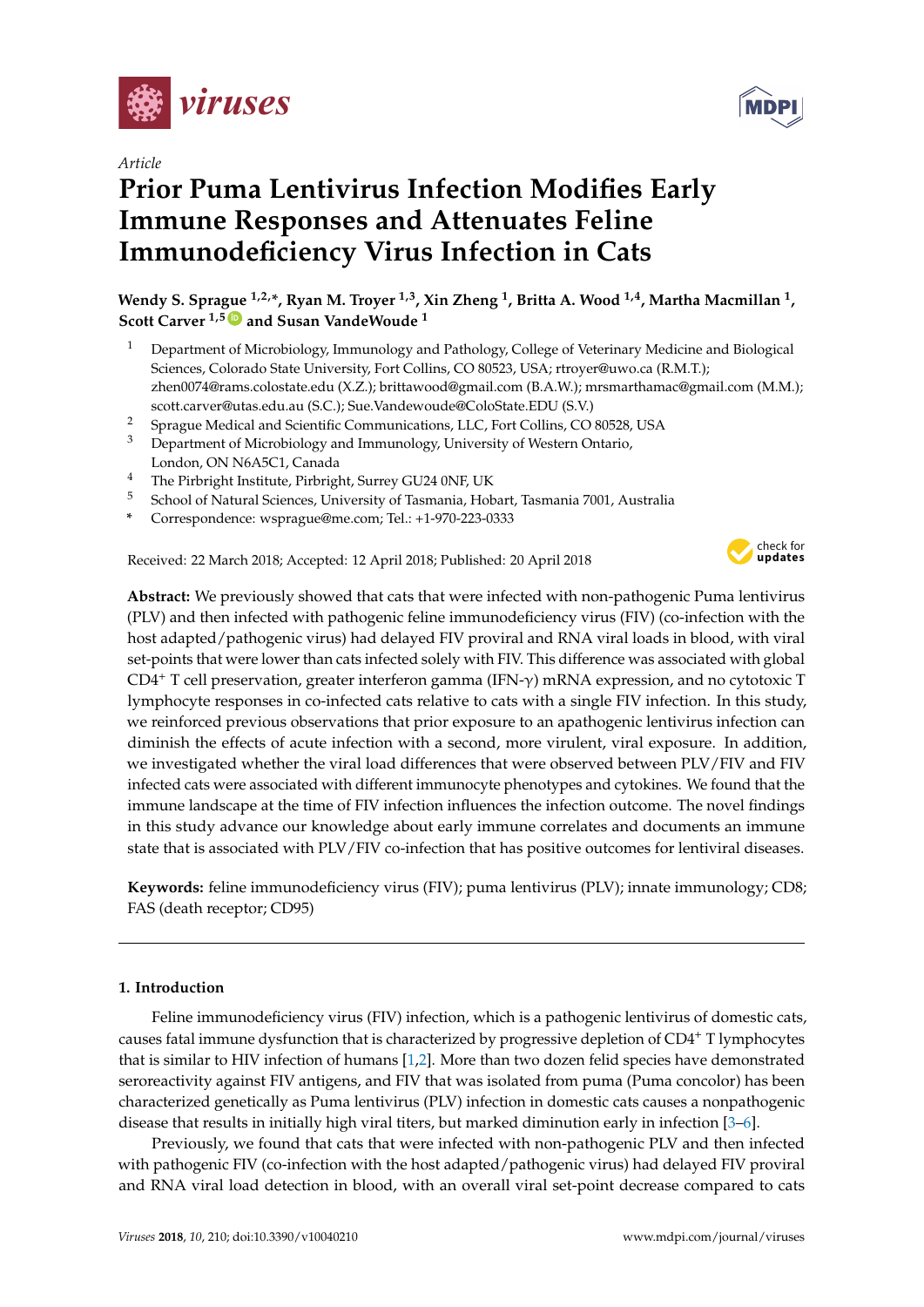infected solely with FIV. This difference was associated with global CD4<sup>+</sup> T cell preservation and greater interferon gamma (IFN- $\gamma$ ) mRNA expression, but not cytotoxic T lymphocyte responses in co-infected cats relative to cats with single FIV infection [\[7,](#page-13-2)[8\]](#page-13-3). Co-infected cats also had accelerated anti-FIV capsid antibody development soon after FIV infection when compared to cats with single PLV or single FIV infection [\[9\]](#page-13-4), and multivariate analysis implicates immediate anti-PLV immune responses involving CD8<sup>+</sup> T cells, CD25<sup>+</sup> cells, IL-4, IFN-γ, and the death receptor (FAS) as correlates of attenuated disease in co-infected cats [\[10\]](#page-13-5). Furthermore, co-infection results in a severe bottleneck restricting virulent FIV infection in the face of prior PLV infection, as evidenced by genomic analysis, suggesting a redistribution of viral infection and viral fitness [\[11,](#page-13-6)[12\]](#page-13-7). Taken together, we hypothesize that the differences in available cell targets and early immune activation parameters are plausible explanations for these observations. Therefore, the current study aimed to compare lymphocyte and cytokine responses in blood, bone marrow, and lymphoid tissues of cats that were acutely infected with a pathogenic FIV isolate vs. those acutely that were infected with a nonpathogenic PLV isolate, followed by co-infection with pathogenic FIV.

### **2. Materials and Methods**

### *2.1. Viral Stocks*

Stocks of FIV-C36 and PLV-1695 were prepared, as described previously [\[7\]](#page-13-2). Briefly, stocks of FIV-C virus were propagated by co-culture of retropharyngeal cells from an FIV-C positive cat and domestic cat MYA-1 cells with a final titer of  $10^{7.2}$  tissue culture infectious dose 50 (TCID<sub>50</sub>)/mL. Stocks of PLV-1695 were similarly propagated by the co-culture of PLV-infected puma PBMC with domestic cat MYA-1 cells, resulting in a titer of  $10^{4.7}$  TCID<sub>50</sub>/mL.

### *2.2. Animals*

Twenty-four specific-pathogen-free (SPF) cats were used from a breeding colony at Colorado State University (CSU). Animals were randomized by litter and gender and they were housed in groups of six per pen in isolation rooms of an AAALAC-international accredited animal facility. All of the procedures were approved by the CSU Institutional Animal Care and Use Committee prior to initiation (approval number: 01-246A-08, 1 March 2008).

### *2.3. Study Design*

The cats were divided and housed in the following four groups ( $n = 6$  per group): (1) cats receiving only PLV-1965 (PLV), (2) cats receiving PLV-1695 followed by FIV-C36 one month later (CO), (3) cats receiving only FIV-C36 (FIV), and (4) cats receiving sham inoculations of media (SHAM).

Blood samples were obtained by venipuncture of the cephalic vein on conscious animals at  $-5$ ,  $-2$ , 0, 1, 2, 3, and 4 weeks (post-FIV inoculation; FIV PI) (Figure [1\)](#page-2-0). Bone marrow samples were collected from the humerus following ketamine/acepromazine/butorphanol anesthesia at −2 and 2 weeks FIV PI (Figure [1\)](#page-2-0). At −4 weeks FIV PI, 12 26-week-old cats were inoculated intravenously (IV) with 1 mL of PLV, as previously described [\[7\]](#page-13-2), while the remaining 12 cats received 1 mL of culture supernatant from un-infected MYA-1 cells IV. Four weeks later (week 0), six of the PLV-inoculated animals and six of the SHAM controls received 1 mL of FIV stock IV that had been diluted 1:80 in a 0.9% NaCl solution. The remaining 12 animals received 1 mL of culture supernatant from un-infected MYA-1 cells IV. The study termination was eight weeks post-PLV inoculation and four weeks post-FIV challenge. Animals were humanely euthanized, and bone marrow, thymus, and mesenteric and prescapular lymph nodes were collected at necropsy (see Figure [1](#page-2-0) below).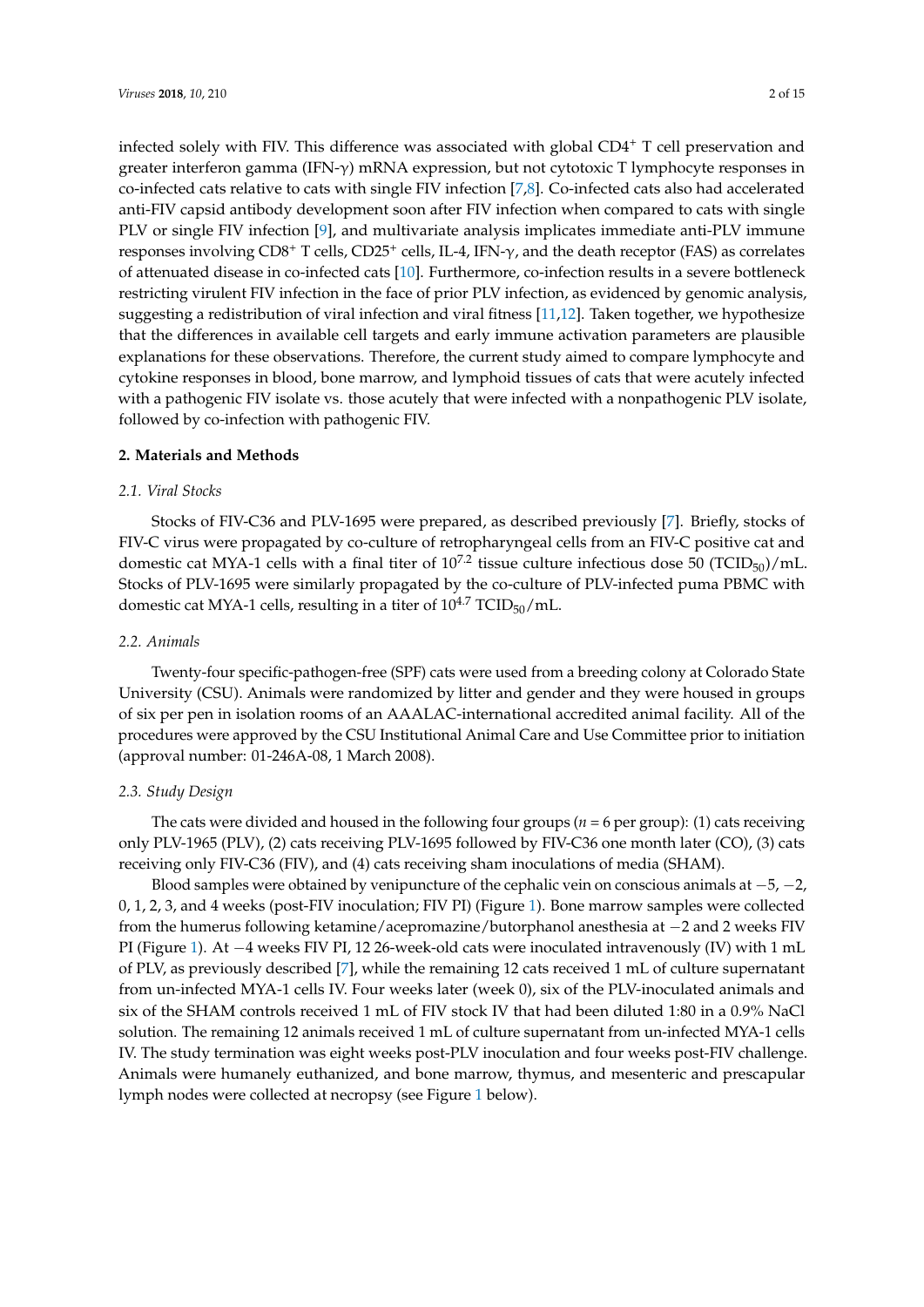<span id="page-2-0"></span>

**Figure 1.** Study timeline.

### *2.4. Physical Examinations*

*2.4 Physical Examinations* the study. Physical examinations, including weight and temperature measurements, were performed at each blood collection. Animals were monitored daily for clinical signs of illness, as well as general health throughout

### *2.5. Cell Isolation*

*2.5 Cell Isolation* Cells were isolated and purified from peripheral blood, bone marrow, and tissues throughout the study for flow cytometry analysis. Peripheral blood mononuclear cells (PBMC) and bone marrow cells were purified on a Histopaque 1.077 (Sigma, St. Louis, MO, USA) gradient, according to the manufacturer's instructions. Tissue cells were purified using a 100 µm cell strainer.

### *2.6. Hematology*

Total white and red blood cell counts were measured using a Coulter Z1 (Coulter, Miami, FL, USA). One hundred-cell differential counts were performed using a microscope (Olympus BX40 clinical microscope, Center Valley, PA, USA). We have performed using a microscope, Center Valley, PA, USA).

#### clinical microscope, Center Valley, PA, USA). *2.7. Flow Cytometry*

Percentages of PBMC and tissue cells positive for each subset examined were determined by flow cytometry using monoclonal or polyclonal antibodies (Table 1). Markers were selected to identify the  $s$ ignificant subsets of lymphocytes, including T cells in various states of activation and maturation, and B cells (Table [2\)](#page-3-1). Antibodies were conjugated to fluorochromes using Zenon kits, according to manufacturer's instructions (Invitrogen, Carlsbad, CA, USA). 2  $\times$   $10^5$  to 1  $\times$   $10^6$  PBMCs were blocked using goat serum (MP Biomedicals, Solon, OH, USA) at a 1:10 dilution and were incubated for 30 min at 4 °C. After washing, the cells were incubated for 30 min at 4 °C with the primary antibody at varying dilutions (Table [1\)](#page-3-0). Cells were then washed three times in flow buffer (phosphate buffered saline + 5% fetal bovine serum) and were resuspended in 200  $\mu$ L of a buffer with 1% paraformaldehyde for fixation. Samples were analyzed on a DAKO Cyan ADP (Beckton-Dickinson, Brea, CA, USA). Gates were set to eliminate small particles, neutrophils, and eosinophils using forward and side scatter. A total of at least 10,000 cells were counted, and the percentage of cells that were stained with each antibody was determined. Gates were set based on the isotype controls (Table [1\)](#page-3-0) when used at the same dilution as the antibody, such that 1% or fewer cells were positive.

List mode files were analyzed using FlowJo (Tree Star Inc., San Carlos, CA, USA). For PBMC, absolute cell counts were determined by multiplying the percent of gated cells expressing each subset by the total white blood cell count minus the absolute neutrophil, eosinophil, and basophil counts, as determined by blood smear differential counts.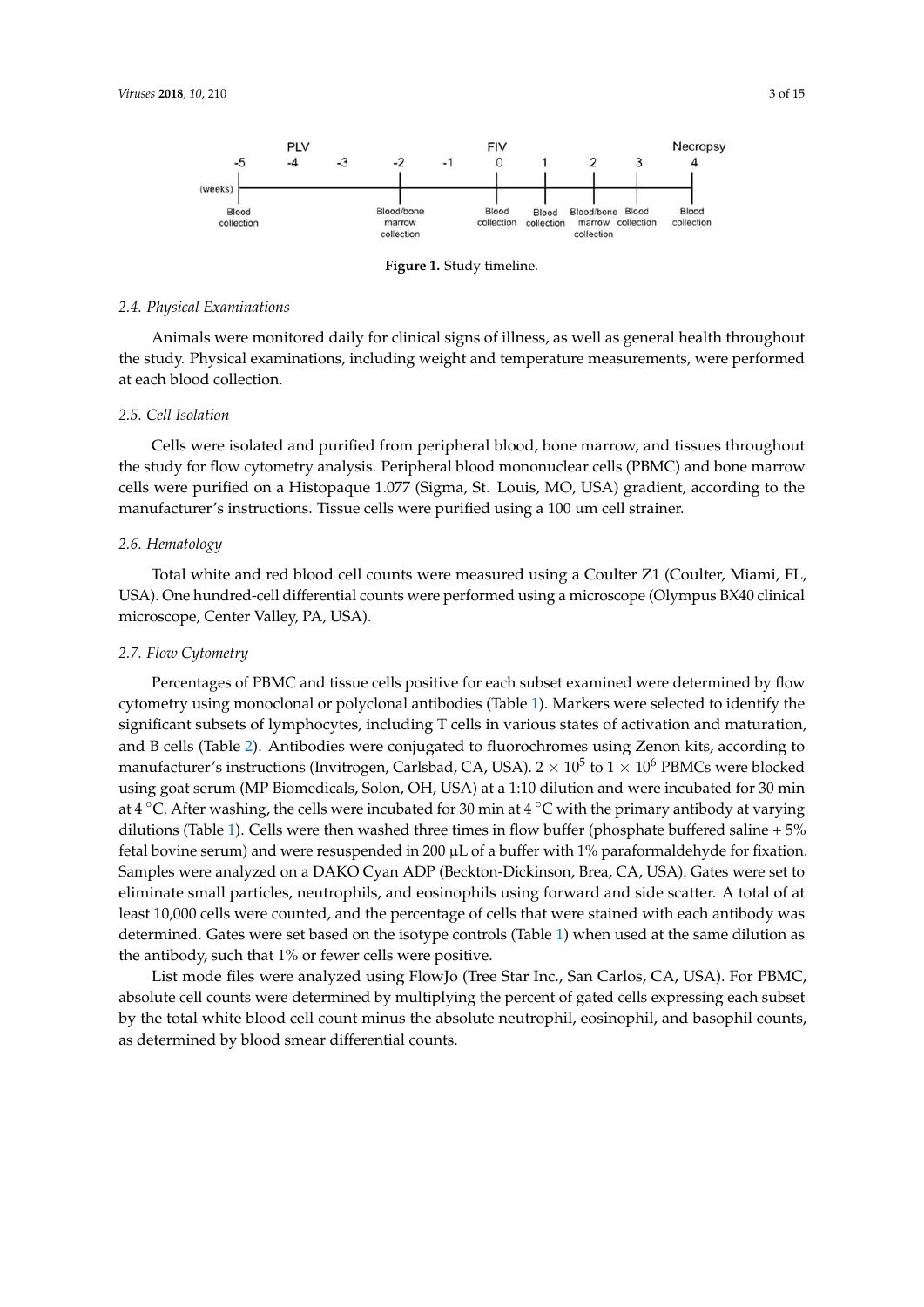<span id="page-3-0"></span>

| <b>Cell Receptor</b>    | <b>Species Against</b> | Source<br><b>Antibody Clone</b>                              | Isotype     | <b>Dilution</b> |
|-------------------------|------------------------|--------------------------------------------------------------|-------------|-----------------|
| CD4                     | Anti-feline            | Southern Biotech<br>Clone 3-4F4                              | Mouse IgG1  | 1:100           |
| CD8                     | Anti-feline            | Southern Biotech<br>Clone fCD8                               | Mouse IgG1  | 1:100           |
| CD134                   | Anti-feline            | Serotec<br>Clone 7D6                                         | Mouse IgG1  | 1:10            |
| <b>B220</b>             | Anti-mouse             | Southern Biotech<br>Clone RA3-6B2                            | Rat IgG2a   | 1:100           |
| <b>FAS</b>              | Anti-feline            | R&D Systems<br>Clone 431014                                  | Mouse IgG1  | 1:500           |
| CD21                    | Anti-human             | <b>BD</b> Pharmingen<br>Clone B-ly4                          | Mouse IgG1  | 1:5             |
| CD45RA                  | Anti-feline            | Calvin Johnson<br>Auburn University                          | Mouse IgG1  | 1:7             |
| MHC II (HLA-DR, DP, DQ) | Anti-human             | <b>BD</b> Pharmingen<br>Clone TÜ39                           | Mouse IgG1  | 1:10            |
| CD25                    | Anti-feline            | Wayne Thompkins<br>North Carolina<br><b>State University</b> | Mouse IgG2a | 1:20            |
| CD14                    | Anti-human             | Bio-Rad<br>Clone TÜK4                                        | Mouse IgG1  | 1:20            |

|  | Table 1. Antibodies used for flow cytometry. |  |  |  |  |
|--|----------------------------------------------|--|--|--|--|
|--|----------------------------------------------|--|--|--|--|

FAS: death receptor (CD95); MHC: major histocompatibility complex; HLA-DR: Human Leukocyte Antigen-antigen D Related; DP: DP chain; DQ: DQ chain.

<span id="page-3-1"></span>**Table 2.** Cell subsets examined in the different tissue compartments and the proposed function of each phenotype.

| <b>Cell Subsets Examined</b>          | <b>Tissue Compartments Examined</b> | <b>Proposed Function</b>             |
|---------------------------------------|-------------------------------------|--------------------------------------|
| $CD4^+$                               | Blood, Thymus, MLN, PLN             | T cells, helper of cytotoxic         |
| $CD8+$                                | Blood, Thymus, MLN, PLN             | Cytotoxic T cells, NKT cells         |
| $CD14+$                               | Blood, Thymus, MLN, PLN             | Monocytes, Macrophages, myeloid DC   |
| $CD4^+$ $CD134^+$                     | Blood, Thymus, MLN, PLN             | Activated CD4 <sup>+</sup> T cells   |
| $CD8$ <sup>+</sup> $FAS$ <sup>+</sup> | Blood                               | Activated CD8 <sup>+</sup> T cells   |
| CD4 <sup>+</sup> MHC II <sup>+</sup>  | Blood, Thymus, MLN, PLN             | Activated CD4 <sup>+</sup> T cells   |
| $CD4^+$ $CD45RA^+$                    | Blood, Thymus                       | Naïve CD4 <sup>+</sup> T cells       |
| $CD8+ CD45RA+$                        | Blood, Thymus                       | Naïve CD8 <sup>+</sup> T cells       |
| $CD4^+$ $CD8^+$                       | Thymus                              | Double-positive T cells              |
| $CD4-CD8$ <sup>-</sup>                | Thymus                              | Double-negative T cells              |
| $CD4^+$ $CD25^+$                      | Blood                               | Activated or Regulatory CD4+ T cells |
| B220 <sup>+</sup> CD21 <sup>+</sup>   | <b>Blood</b>                        | <b>B</b> cells                       |

MLN = mesenteric lymph node, PLN = peripheral lymph node.

### *2.8. Genomic DNA Extraction*

DNA was extracted from tissues using a bead-based disruption/homogenization system and the DNeasy Blood and Tissue Kit (QIAGEN, Valencia, CA, USA). Briefly, 40 mg of tissue were placed in Lysing Matrix A tubes (M.P. Biomedicals, Irvine, CA, USA) before adding 450 µL tissue lysis buffer ATL (QIAGEN) and 50 µL proteinase K (QIAGEN). Tissues were homogenized by high-speed bead disruption in the FastPrep®-24 instrument (M.P. Biomedicals) for 40 s at a speed setting of 6.0. The resulting homogenate was centrifuged at  $14,000 \times g$  for 10 min, and the supernatant was transferred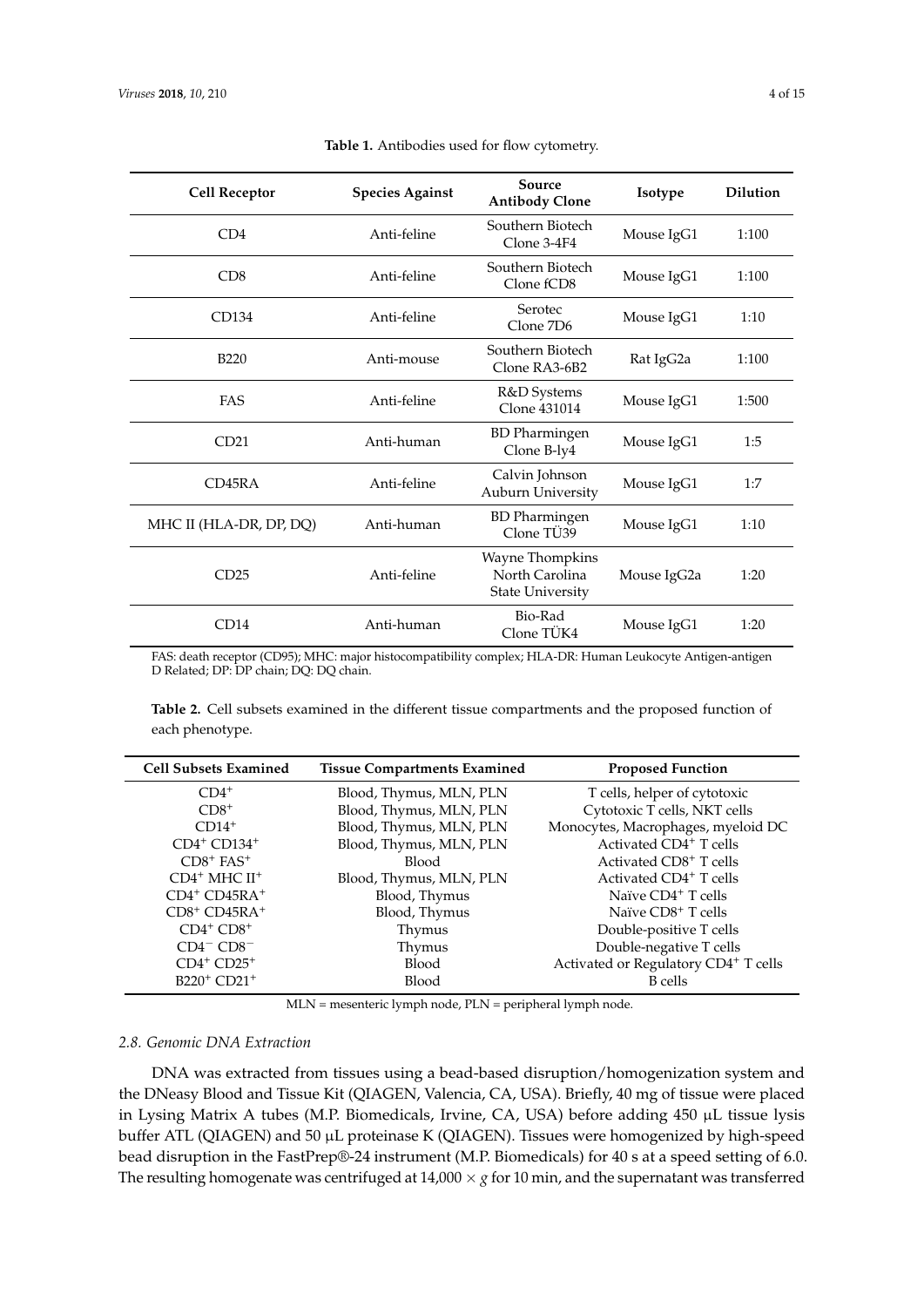to a new microcentrifuge tube. DNA was extracted as per the manufacturer's instructions. DNA was eluted with 100 µL H<sub>2</sub>O and stored at  $-20$  °C until use.

DNA was extracted from 1 million PBMCs using the Qiamp blood mini DNA kit (QIAGEN). DNA from each sample was eluted with 50–100 µL of H<sub>2</sub>O and stored at −20 °C until use.

### *2.9. RNA Extraction & cDNA Synthesis*

RNA was extracted from tissues using the FastRNA pro-green kit (M.P. Biomedicals, Irvine, CA, USA) with FastPrep<sup>®</sup>-24 homogenizer (M.P. Biomedicals), following the manufacturer's protocol. Briefly, 100 mg of tissue was homogenized in RNApro™ Solution and Lysing Matrix D using the FastPrep®-24 instrument for 40 s at a setting of 6.0. RNA was then purified according to the manufacturer's instructions, resuspended in 100 µL RNase-free H2O and stored at −80 ◦C. Cellular RNA was then converted to cDNA using random primers and Superscript II (Invitrogen, Carlsbad, CA, USA) according to the manufacturer's instructions. RNA was extracted from 2 million bone marrow cells were resuspended in 0.5mL Trizol (Sigma, St. Louis, MO, USA) at 4 million cells/mL. RNA was purified by phenol:chloroform extraction and ethanol precipitation. Viral RNA was extracted from plasma using the QIAamp viral RNA kit (QIAGEN, Valencia, CA, USA) spin protocol.

### *2.10. Quantitation of Proviral Load, mRNA Viral Load, & Cytokine Transcripts by Real-Time qPCR*

Briefly,  $5 \mu L$  of tissue extracted DNA was quantitated by comparison to standard curves that were generated using plasmids containing the FIV-C gag or the PLV pol. The number of cell equivalents for each DNA sample was determined, as described by Terwee et al. [\[7\]](#page-13-2). FIV and PLV mRNA was quantified in tissues by qPCR using the previously described FIV-C gag and the PLV pol assays [\[13](#page-13-8)[,14\]](#page-13-9). While these assays target two different lentiviral genes, the abundance of gag and pol-containing mRNAs during feline lentiviral infection are similar, suggesting that these assays are reasonable for comparing viral mRNA levels of FIV and PLV. [\[15\]](#page-13-10) To allow for the accurate comparison between samples, viral mRNA expression was normalized to mRNA expression of glyceraldehyde-3-phosphate dehydrogenase (GAPDH) for each sample using the 2−∆*C*t method, in which ∆*C*t is the cycle at which the threshold is reached for GAPDH that was subtracted from the cycle threshold for viral mRNA. Conversion of ∆*C*t to 2−∆*C*t produced a value that indicates the fold abundance of viral mRNA relative to that of GAPDH mRNA.

Cytokine mRNA expression was quantitated by qPCR, as previously described [\[7\]](#page-13-2). Expression of IL-10, IL12p40, and IFNγ mRNA was quantitated relative to GAPDH mRNA expression using this the 2−∆*C*t method. All of the qPCR assays in the study were performed in triplicate, and qPCR efficiencies were within the accepted range of 90–110%.

### *2.11. Statistical Analyses*

To evaluate the effects of infection, time, and the interaction on the response variables, we utilized repeated measures ANOVA after the log transformation of the data. To achieve this, we split the experiment into a PLV group (at week 0), a CO group, and a SHAM group (week 0 to week 4) and analyzed these independently. Analyses were undertaken using the program R [\(http://www.r-project.](http://www.r-project.org/) [org/\)](http://www.r-project.org/). Individual time point differences between the FIV and CO groups in blood and tissues were evaluated using the Student's *t*-test. Linear regression was used to predict the effect of previous PLV infection on decreased FIV proviral and viral loads in the CO group. *T*-tests and linear regression analyses were analyzed with PRISM software (GraphPad Software, LaJolla, CA, USA). For all of the analyses, a  $P < 0.05$  was considered to be statistically significant.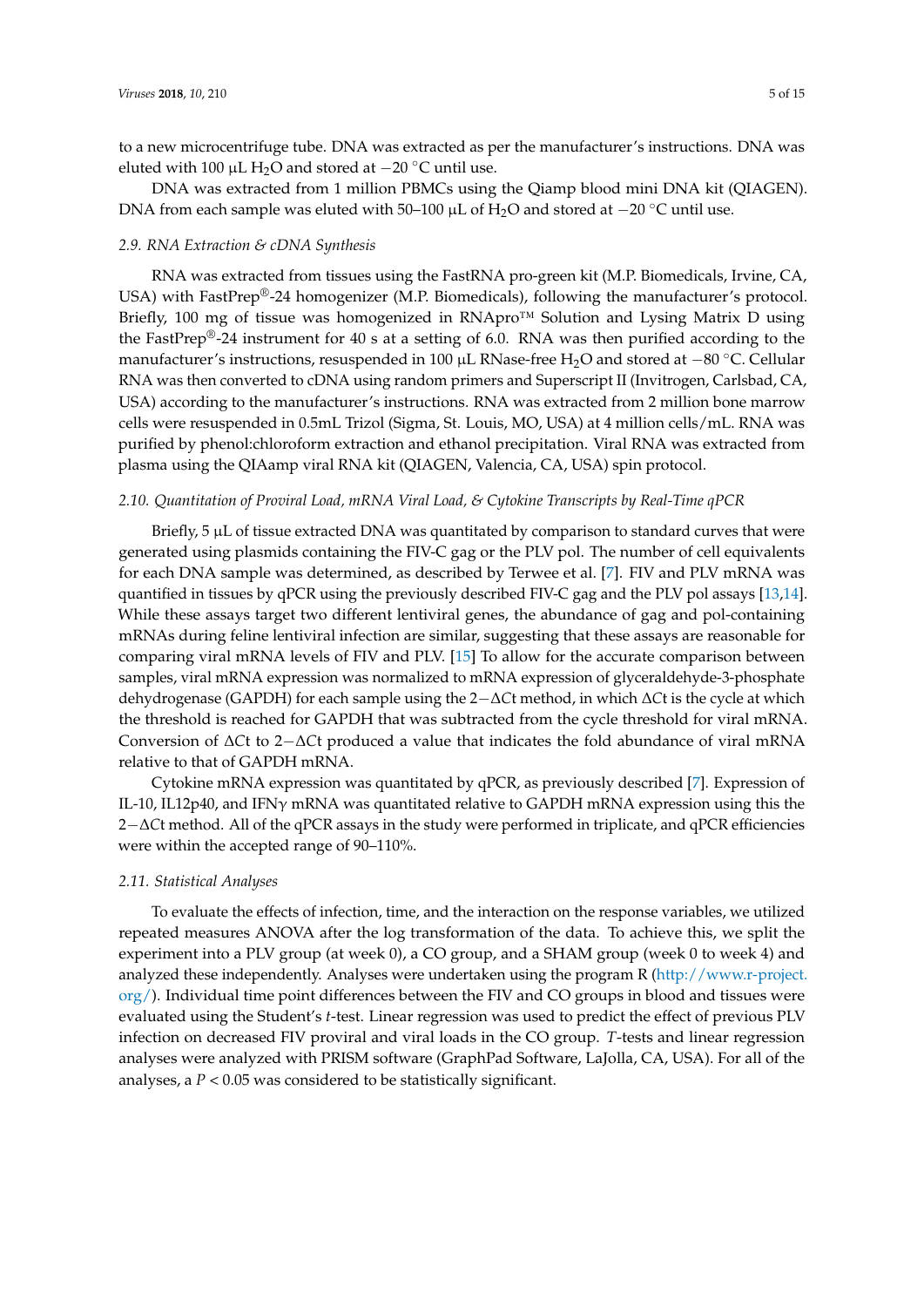## **3. Results 3. Results**

## 3.1. Prior PLV Infection Results in Lower FIV Proviral Loads in PBMC, Bone Marrow, and LNs, and Decreased *Plasma Viremia Decreased Plasma Viremia*

FIV proviral loads were significantly lower at three and four weeks, and FIV plasma viremia was FIV proviral loads were significantly lower at three and four weeks, and FIV plasma viremia significantly lower at two and four weeks FIV PI in CO versus FIV cats ([Fig](#page-5-0)ure 2A,B; *p*-values < 0.05). FIV proviral loads were trending lower in the bone marrow of the CO versus FIV cats at two and four weeks FIV PI ( $P = 0.084$  and  $P = 0.196$ , respectively; Figure [2C](#page-5-0)). Decreased proviral loads were also noted in the mesenteric and prescapular lymph nodes four weeks FIV PI in CO versus FIV cats (Figure [2D](#page-5-0), E). Viral load differences were not found in the thymus (Supplementary Figure S1). In all of the tissues, the range of viral loads was narrower in CO than FIV cats.

<span id="page-5-0"></span>

Figure 2. Feline immunodeficiency virus (FIV) proviral loads (A) and FIV plasma viremia (B) were statistically decreased at various times post FIV infection (FIV PI) in CO versus FIV cats. At 3  $(P = 0.016)$  and 4 ( $P = 0.049$ ) weeks FIV PI for FIV proviral loads, and at 2 ( $P = 0.048$ ) and 4 ( $P = 0.011$ ) weeks FIV PI for plasma viremia. However, no statistical differences were found by group and time  $(P = 0.190)$ . Bone marrow proviral loads (C) were not statistically different by group and time ( $P = 0.182$ ), but a trending difference was noted between CO and FIV cats at 2 weeks FIV PI (*P* = 0.084) and no but a trending difference was noted between CO and FIV cats at 2 weeks FIV PI (*P* = 0.084) and no difference was found at 4 weeks FIV PI ( $P = 0.196$ ). Proviral loads in mesenteric ( $P = 0.0367$ ) (D) and prescapular ( $P = 0.0152$ ) (E) lymph nodes were lower in the CO as compared with FIV cats at 4 weeks FIV PI. Bars indicate statistical differences (*P* <0.05) between groups. FIV PI. Bars indicate statistical differences (*P* <0.05) between groups.

## 3.2. Global and Naïve CD4<sup>+</sup> T Cells are Preserved by Co-Infection Compared to FIV Infection

Global CD4<sup>+</sup> cells were increased in the CO when compared to the FIV cats at 2 and 4 weeks FIV PI (*P* < 0.05, Figure [3A](#page-6-0)). CD4<sup>+</sup> subset preservation was documented in the naïve CD4<sup>+</sup>CD45RA<sup>+</sup> cell compartment at 2 weeks FIV PI in the CO verses FIV cats, but not to the same extent as the global compartment at 2 weeks FIV PI in the CO verses FIV cats, but not to the same extent as the global CD4<sup>+</sup> cells (Figure [3B](#page-6-0), P = 0.001).CD4<sup>+</sup>CD45RA<sup>+</sup> cells in the CO cats decreased at four weeks; and therefore, no longer differed between the groups ( $P = 0.332$ ).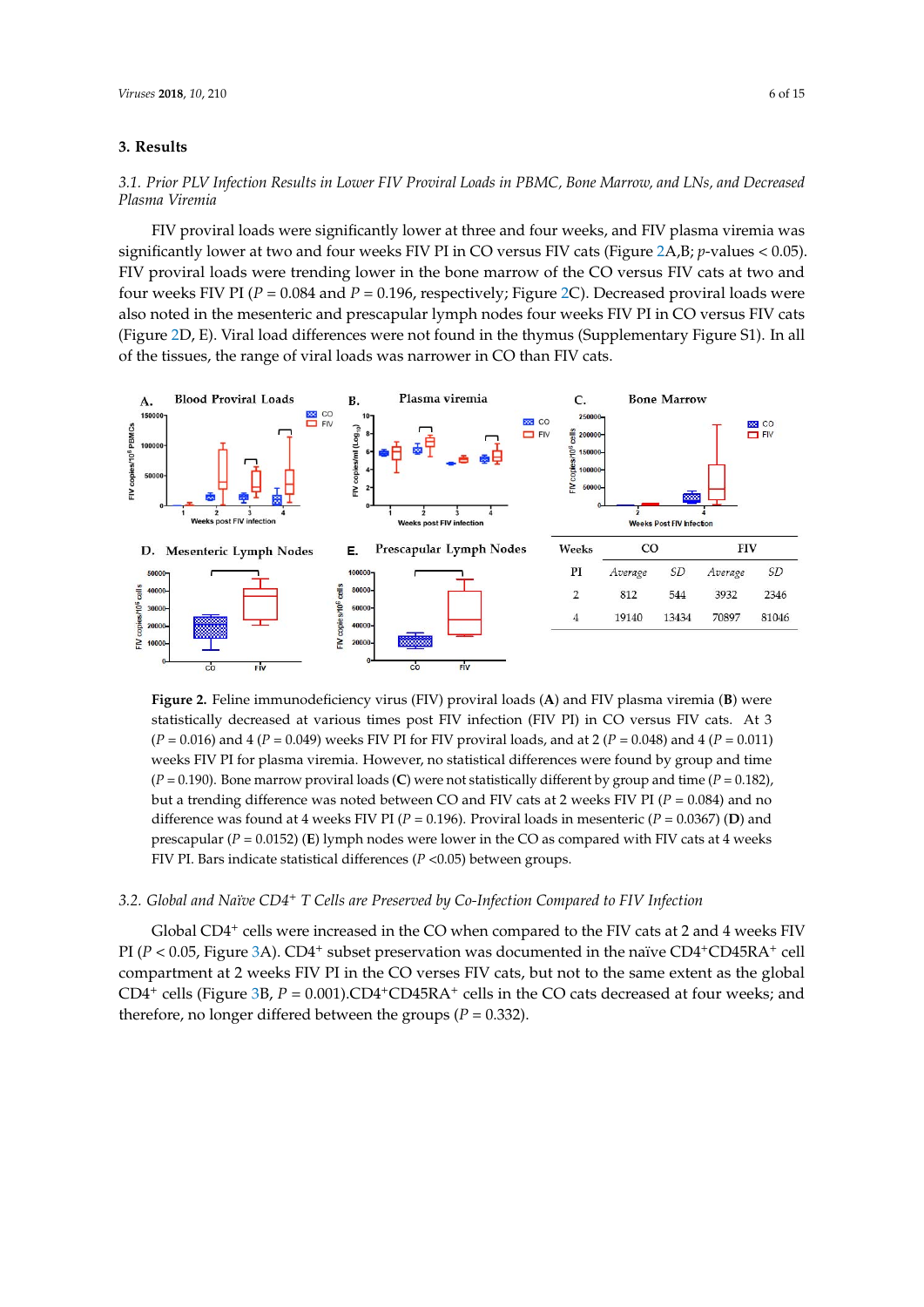<span id="page-6-0"></span>

Figure 3. CD4<sup>+</sup> cells were preserved in the blood of CO as compared with FIV cats at 2 weeks  $(P = 0.0492)$ , and approached preservation at 4 weeks  $(P = 0.0612)$  FIV PI. At 2 and 4 weeks FIV PI, control SHAM cats had higher  $CD4^+$  cells than FIV cats ( $P = 0.002$  and  $P < 0.0001$ , respectively), and CO cats (2 weeks,  $P = 0.0090$ ; 4 weeks,  $P = 0.0034$ ) (A). Naïve CD4<sup>+</sup>CD45RA<sup>+</sup> cells were also preserved in the CO cats compared with FIV cats at 2 weeks  $(P = 0.0012)$ , but not at 4 weeks  $(P = 0.332)$  FIV PI. At 2 and 4 weeks FIV PI, SHAM CD4<sup>+</sup>CD45RA<sup>+</sup> cells were greater than FIV cats (2 weeks, *P* = 0.0069; 4 weeks,  $P = 0.0012$ ), yet the SHAM was only different than the CO cats at 4 weeks FIV-PI ( $P = 0.0062$ ) CD4<sup>+</sup> cells (**B**). Bars indicate statistical differences between the indicated groups. Significant differences were noted among the three groups over time (CD4<sup>+</sup> cells,  $P = 0.0004$ ; CD4<sup>+</sup>CD45RA<sup>+</sup> cells,  $P = 0.0012$ ).

### 3.3. Prior PLV Infection Resulted in Greater CD8<sup>+</sup> Cell, CD8<sup>+</sup>FAS<sup>+</sup> cell, and large granular lymphocytes *Numbers During Early FIV Infection Compared With SHAM Animals Numbers During Early FIV Infection Compared With SHAM Animals*

Global  $CD8^+$  cells (Figure [4A](#page-7-0)) were higher in the CO cats as compared with the FIV cats at 0, 1, and 2 weeks FIV PI (*p*-values <0.05); however, by 4 weeks PI all of the groups had similar CD8<sup>+</sup> cell numbers.  $CD8<sup>+</sup>$  cells in the CO and SHAM cats were similar at all time points (0–4 weeks), whereas the FIV cats had decreased levels compared with SHAM cats at 0, 1, and 2 weeks FIV PI  $(p < 0.05)$ . CD8<sup>+</sup>FAS<sup>+</sup> cell numbers were greater in the CO than FIV cats at 0, 1, and 2 weeks FIV PI  $(p$ -values  $< 0.05$ ), and this difference was more pronounced than that seen in the global CD8<sup>+</sup> cell population (Figure [4B](#page-7-0)). By four weeks FIV PI,  $CDS+FAS^+$  cells in the FIV cats increased.  $CDS+FAS^+$ cells in the CO cats were higher than the SHAM cats at all of the time points (0–4 weeks, *P* <0.05), and the FIV cats had higher levels as compared with SHAM cats at 2 and 4 weeks FIV PI (*P* <0.05). As previously noted [\[13\]](#page-13-8), large granular lymphocyte (LGL)numbers mirrored the CD8<sup>+</sup>FAS<sup>+</sup> cell populations, and significant differences were trending at one week  $(P = 0.074)$  and were significant at two weeks FIV PI between the CO and FIV cats ( $P = 0.002$ ; Figure [4C](#page-7-0)). LGLs were higher in the CO versus SHAM cats at 2, 3 and 4 FIV PI (*P* <0.05). However, no significance was found in LGL numbers FIV and the SHAM cats at any time point. between the FIV and the SHAM cats at any time point.

### CD4+ CD45RA+ cells in blood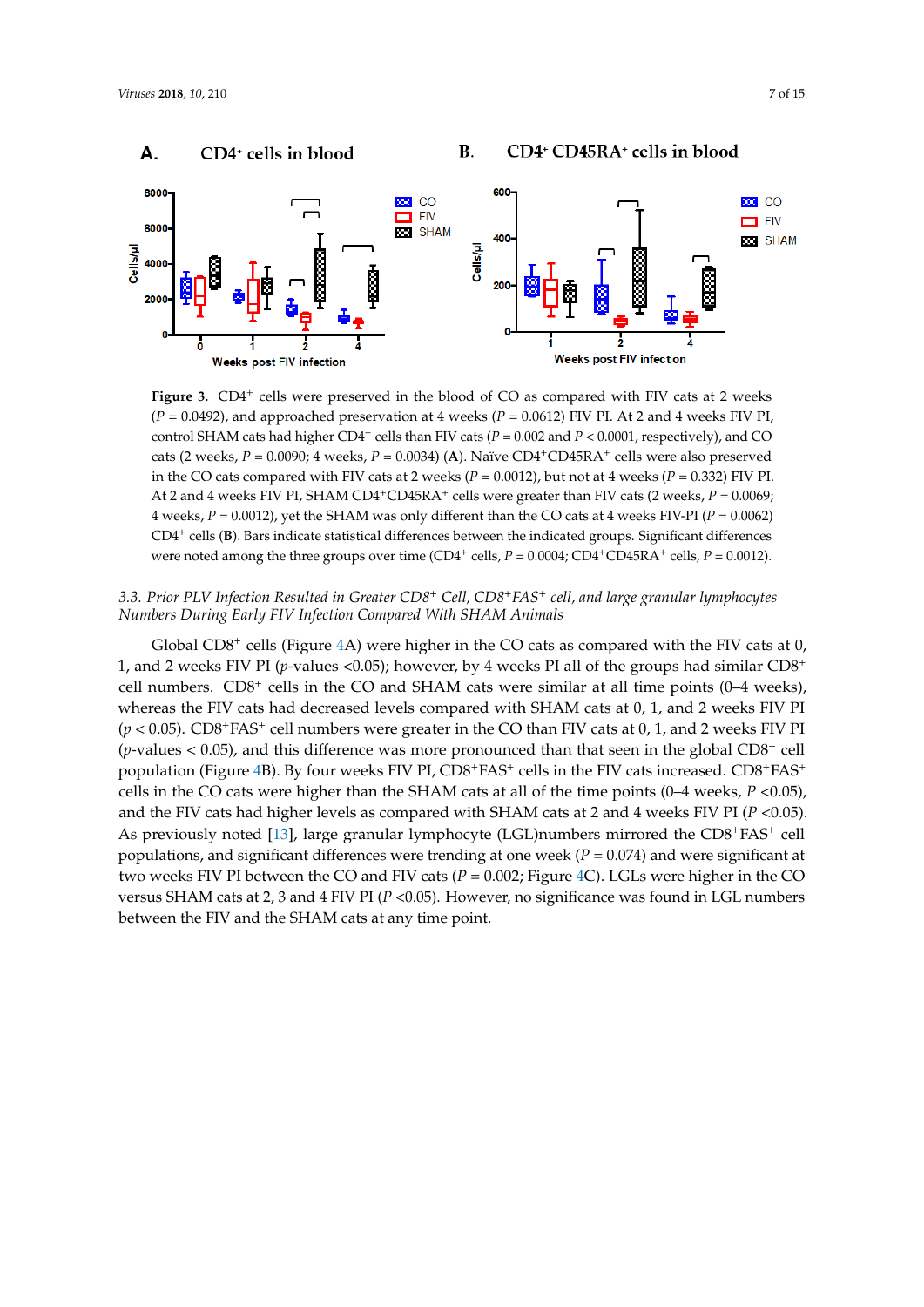<span id="page-7-0"></span>

Figure 4. CD8<sup>+</sup> cells are higher in the blood of CO compared with FIV cats at 0, 1 and 2 weeks FIV-PI  $(P = 0.0015, P = 0.045, P = 0.011,$  respectively). CD8<sup>+</sup> cells in CO cats are similar to SHAM cats at all time points ( $P > 0.05$ ), whereas FIV cats had decreased levels compared with SHAM cats at 0, 1 and 2 weeks FIV PI ( $P = 0.005$ , 0.0136, and 0.003, respectively) (A).  $CD8+FAS+$  cells in the CO cats were higher than SHAM cats at all of the time points (0 week,  $P = 0.00098$ ; 1 week,  $P = 0.0198$ ; 2 weeks,  $P = 0.0292$ ; 4 weeks,  $P = 0.00135$ ), and higher in FIV as compared with SHAM cats at 2 and 4 weeks FIV PI (*P* = 0.02577, 0.00088, respectively) (**B**). Large granular lymphocyte (LGL) numbers mirrored the CD8<sup>+</sup>FAS<sup>+</sup> cell populations, and differences were trending at one week ( $P = 0.074$ ) and were significant at two weeks (*P* = 0.002) FIV PI between CO and FIV cats. Significant differences in LGLs were trending at one week ( $P = 0.074$ ) and were significant at two weeks FIV PI in between the CO and FIV cats  $(P = 0.002)$ . LGLs were higher in the CO than SHAM cats at 2, 3, and 4 FIV PI ( $P = 0.0076$ , 0.0059, and 0.0044, respectively). However, no significant difference was found in LGL numbers between the FIV and sham inoculations of media (SHAM) cats at any time point (**C**). Bars indicate statistical differences between the indicated groups. Significant differences were also noted among the three groups over time (CD8<sup>+</sup> cells, *P* = 0.0005; CD8<sup>+</sup>FAS<sup>+</sup> cells, *P* = 0.0004; LGLs, *P* = 0.003).

### 3.4. Cytokine Differences in PBMC Between Co-Infected and FIV-Infected Cats FIV PI

PBMC IFN-γ expression was significantly higher in CO than FIV cats at 0, 2, and 3 weeks FIV PI (*p*-values < 0.05; Figure 5A), [de](#page-8-0)spite no overall differences among the groups over time. IL-10 mRNA expression was significantly different among all groups over time, and significantly higher IL-10 expression was appreciated at 0, 2, and 3 weeks (*p*-values < 0.05) in CO as compared with FIV (Figure 5B). No differences were seen among groups for IL‐12 mRNA expression (Supplementary cats (Figure [5B](#page-8-0)). No differences were seen among groups for IL-12 mRNA expression (Supplementary Figure S2). Figure S2).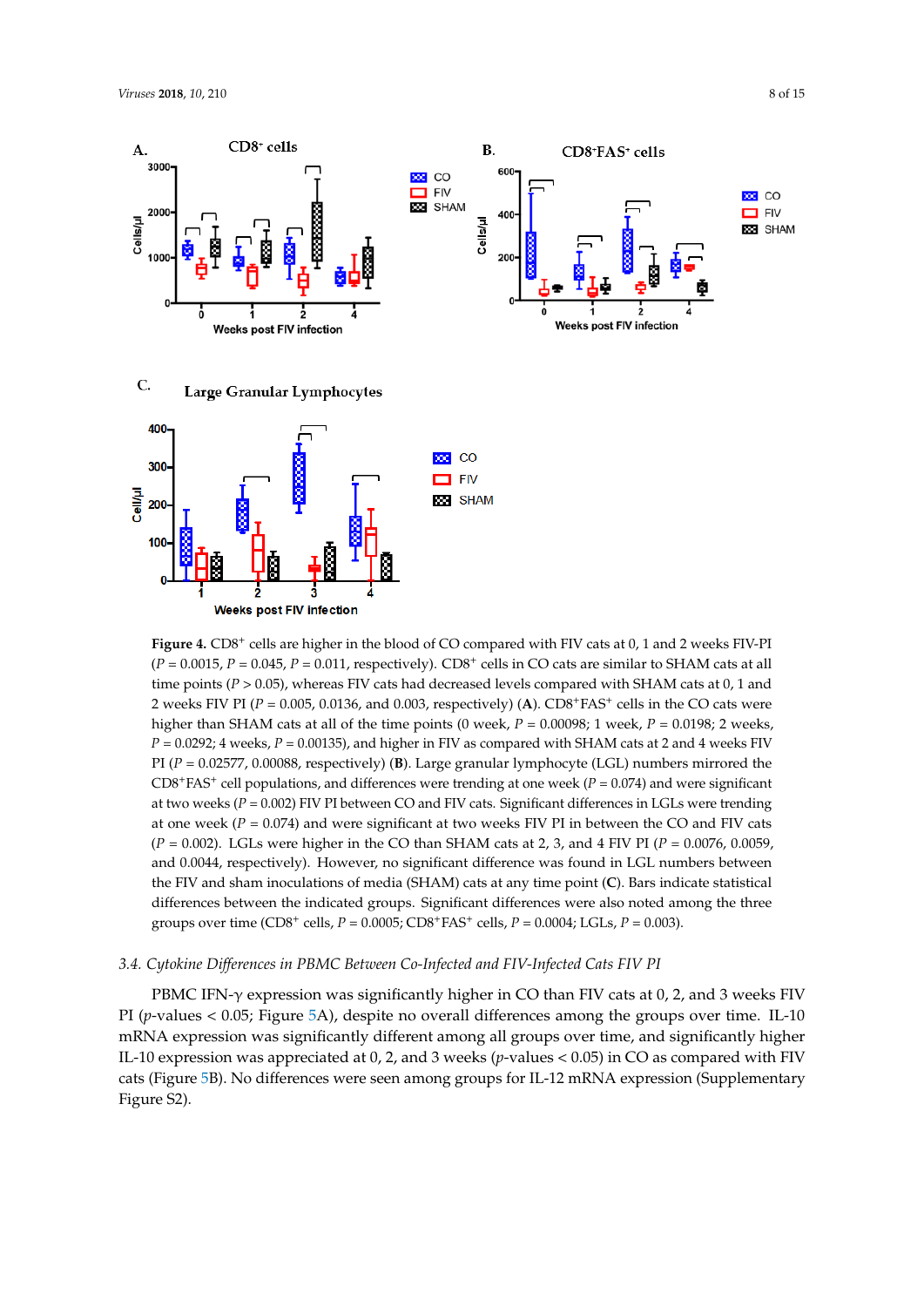<span id="page-8-0"></span>

**Figure 5.** Peripheral blood mononuclear cell (PBMC) interferon gamma (IFN‐γ) expression was **Figure 5.** Peripheral blood mononuclear cell (PBMC) interferon gamma (IFN-γ) expression was higher in the CO as compared to FIV cats at 0, 2 and 3 weeks FIV PI ( $p$ -values <0.05) (**A**), while no differences were found among the groups over time (*P* = 0.2269). PBMC IL-10 mRNA expression was appreciated at 0, 2, and 3 weeks FIV PI in the CO when compared with FIV cats  $(P = 0.003)$ , 2  $(P = 0.044)$ , and 3  $(P = 0.005)$  Significant differences were noted for IL-10 expression among the three groups over time *3.5. Tissue Lymphocyte Phenotypes Differ Between Co‐Infected and FIV‐Infected Cats*  $(P = 0.0001)$  (B). Bars indicate statistical differences between the CO and FIV cats.

#### 3.5. Tissue Lymphocyte Phenotypes Differ Between Co-Infected and FIV-Infected Cats groups over time (*P* = 0.0001) (**B**). Bars indicate statistical differences between the CO and FIV cats.

#### $\mathbf{A}_{\text{I}}$ in the CO when compared to FIV cats (*P* = 0.059, Figure 6A), and both the FIV and CO cats (*p*‐values 3.5.1. Thymus *3.5. Tissue Lymphocyte Phenotypes Differ Between Co‐Infected and FIV‐Infected Cats*

At 4 weeks FIV PI, Thymic CD4+CD45RA+ cell percentages among live cells were trending lower in the CO when compared to FIV cats (*P* = 0.059, Figure [6A](#page-8-1)), and both the FIV and CO cats (p-values < 0.05) had higher CD4+CD45RA+ cell percentages than SHAM cats. CD4+CD8+ double  $\frac{1}{\sqrt{2}}$ positive cell percentages in the CO cats were also trending higher as compared with the FIV cats  $(P = 0.071,$  Figure [6B](#page-8-1)), and both the FIV ( $P = 0.004$ ) and the CO ( $P = 0.0165$ ) cats had lower CD4<sup>+</sup>CD8<sup>+</sup> double positive cells compared with the SHAM cats. No differences were found in the thymus among single CD4<sup>+</sup> and CD8<sup>+</sup> cells between FIV and CO cats (Supplementary Figure S3).  $\sim$  0.05  $\mu$  m and  $\sim$  0.05  $\mu$  m and  $\sim$  0.05  $\mu$  double positive cell percentages than  $\sim$  0.05  $\mu$ 

<span id="page-8-1"></span>

Figure 6. Thymic CD4<sup>+</sup>CD45RA<sup>+</sup> cell percentages were trending lower in the CO compared to FIV cats  $(P = 0.059)$ , and both the FIV ( $P < 0.0001$ ) and CO cats ( $P = 0.0014$ ) had higher CD4<sup>+</sup>CD45RA<sup>+</sup> live cell rcentages than the SHAM cats at 4 weeks FIV PI (A). CD4<sup>+</sup>CD8<sup>+</sup> double positive cell percentages the CO cats were trending higher when compared with those in the FIV cats  $(P = 0.071)$ , and both the FIV ( $P = 0.004$ ) and CO ( $P = 0.0165$ ) cats had lower CD4<sup>+</sup>CD8<sup>+</sup> double positive cells compared with SHAM cats (**B**). Bars indicate statistical differences between the indicated groups. percentages than the SHAM cats at 4 weeks FIV PI (**A**). CD4<sup>+</sup>CD8<sup>+</sup> double positive cell percentages in

### 3.5.2. Prescapular Lymph Node

 $\approx$  4 weeks FIV PI, and were significantly preserved in prescapular lymph nodes **(**PLNs) in CO when compared to FIV cats At 4 weeks FIV PI, and similar to observations in the peripheral blood, CD4<sup>+</sup> cell percentages were significantly preserved in prescapular lymph nodes (PLNs) in CO when compared to FIV cats  $(P = 0.0475$ , Figure [7A](#page-9-0)). While the CD4<sup>+</sup> cell percentages in the CO cats were not different from the SHAM cats ( $P > 0.05$ ), the FIV cats were different ( $P < 0.05$ ). While CD8<sup>+</sup> cell percentages did not vary among groups (data not shown), the CD4/CD8 ratio differences were significantly lower in the FIV when compared with CO cats  $(P = 0.020,$  Figure [7B](#page-9-0)), presumably due to the differences in the CD4<sup>+</sup> cells between the groups.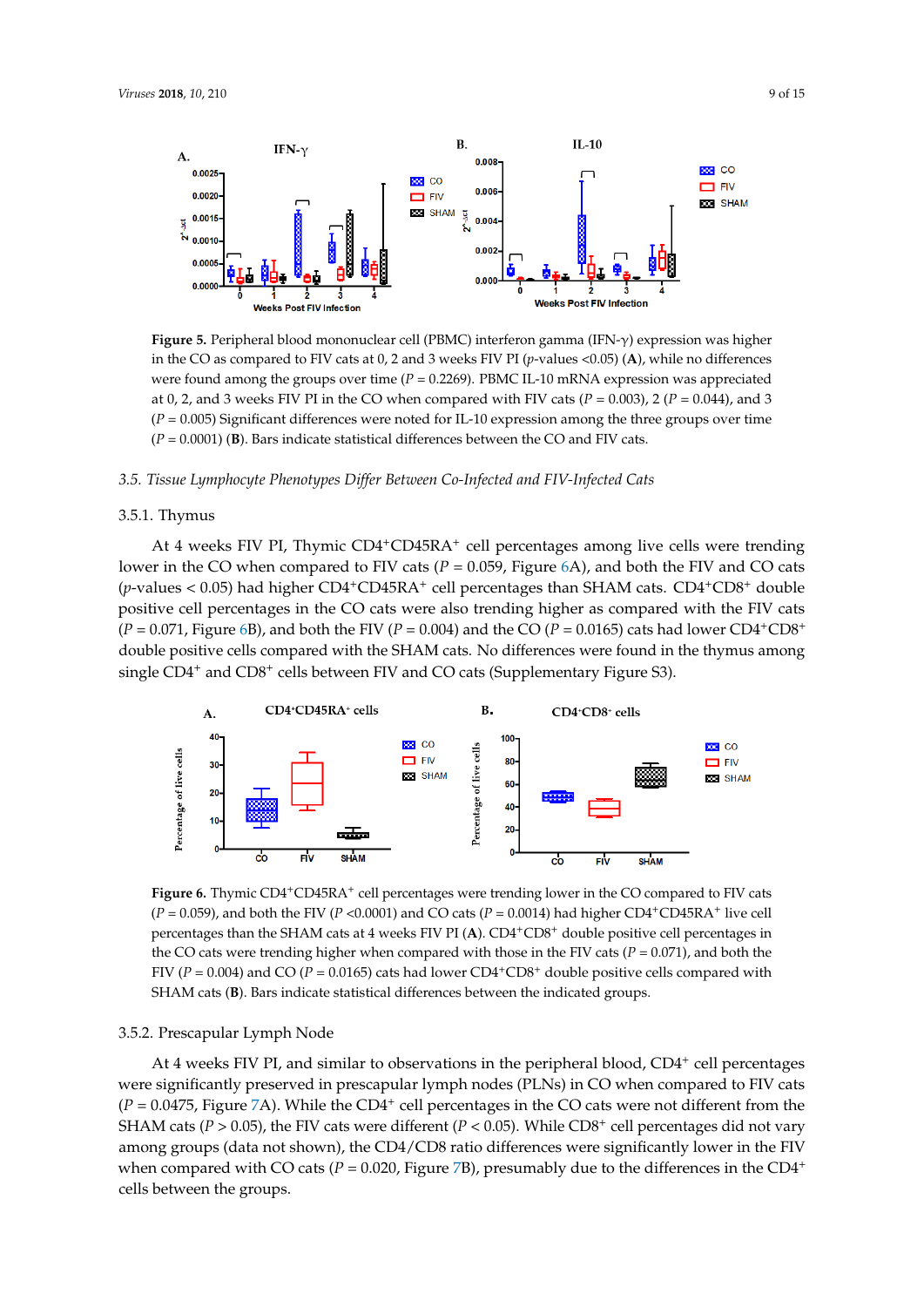<span id="page-9-0"></span>

Figure 7. Prescapular lymph node  $CD4^+$  live cell percentages ((A)  $P = 0.0475$ ) and  $CD4/CD8$  ratios ((B)  $P = 0.02$ ) were higher in CO when compared to FIV cats at 4 weeks FIV PI. CD4<sup>+</sup> live cell percentages and CD4/CD8 ratios were also higher in the SHAM compared to FIV cats (CD4<sup>+</sup>:  $P = 0.008$ ; CD4/CD8 ratio:  $P = 0.0011$ ), but not between the SHAM and the CO cats.

#### To understand the possible reasons for attenuation of FIV proviral and the viral loads in CO 3.6. PLV Infection Alters the Immune Landscape at the Time of FIV Inoculation

To understand the possible reasons for attenuation of FIV proviral and the viral loads in  $\rm CO$ versus FIV cats, we evaluated blood cell and cytokine differences between the groups four weeks after PLV inoculation (at week 0 FIV PI). After four weeks of PLV infection, the cats in the PLV group had decreased  $B220^+CD21^+$  B cells (Figure [8A](#page-9-1),  $P = 0.026$ ) and  $CD4^+$ MHC II<sup>+</sup> (Figure [8B](#page-9-1),  $P = 0.0287$ ) cells, and increased  $CD8+FAS+$  (Figure [8C](#page-9-1),  $P < 0.0001$ ) and  $CD4+CD134+$  cells as compared with SHAM cats (Figure 8D,  $P = 0.0206$ ). IL-10 (Figure [8E](#page-9-1),  $P = 0.0001$ ) expression was also increased in PBMC at this time point. ased  $D220$  CD21. Deens (rigue  $\sigma A$ ,  $I = 0.020$ ) and CD4. MHC in (rigue  $\sigma B$ ,  $I = 0.020$ )  $\alpha$  point. ILECCITE 8D,  $\alpha$  = 0.0206, *P* = 0.0001, *P* = 0.0001, *P* = 0.0001, *P* = 0.0001, *P* = 0.0001, *P* = 0.0001, *P* = 0.0001, *P* = 0.0001, *P* = 0.0001, *P* = 0.0001, *P* = 0.0001, *P* = 0.0001, *P* = 0.0001,

<span id="page-9-1"></span>

Figure 8. Significantly different blood cells and cytokines are seen between Puma lentivirus (PLV)-infected (PLV) and control cats (SHAM) four weeks after PLV inoculation (at week 0 FIV cats.<br>CO21<sup>+</sup> colls (**A**) and CD4+MHC II<sup>+</sup> cells (**B**) were decreased in the PLV cats compared PI). B220<sup>+</sup> CD21<sup>+</sup> cells (**A**) and CD4<sup>+</sup>MHC II<sup>+</sup> cells (**B**) were decreased in the PLV cats compared to the SHAM cats. CD8<sup>+</sup>FAS<sup>+</sup> cells (**C**) and CD4<sup>+</sup>CD134<sup>+</sup> cells (**D**) were increased in the PLV cats when compared to SHAM cats. PBMC IL-10 mRNA expression (**E**) was statistically increased in PLV compared to SHAM cats.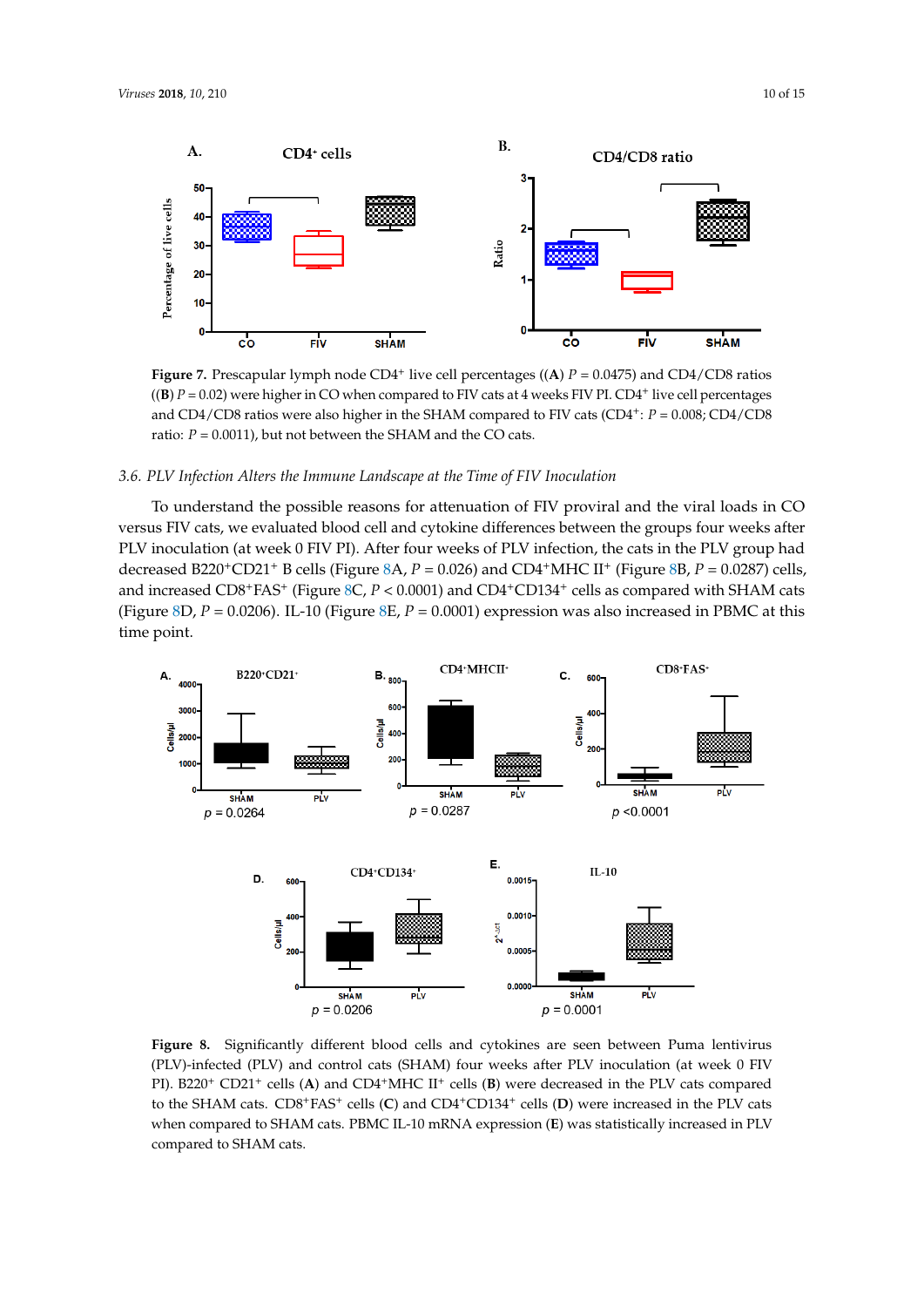### *3.7. Significant Differences Between Co- and FIV-Infected Cats at the Time of FIV Exposure Predict Future Outcomes of FIV Infection*

We performed linear regression analysis to determine if the cell phenotypes and cytokines that we found to be different between the PLV cats (CO) and SHAM cats at the time of FIV inoculation *Outcomes of FIV Infection* (week zero) correlated with the immune or viral attributes of FIV infection. Among the cells that were different between FIV and CO cats at time zero, we found that higher CD8+FAS+ (Figure [9A](#page-10-0)) and CD4+CD134+ (Figure 9B) cell numbers in PLV-infected cats at time 0 could predict lower FIV proviral loads in blood at one week FIV PI. We also found that higher B220<sup>+</sup>CD21<sup>+</sup> (Figure <sup>9</sup>C) cell numbers at week zero could predict lower FIV plasma viremia at one week FIV PI and higher IL-10 expression could predict lower FIV proviral loads in blood two weeks FIV PI (Figure [9D](#page-10-0)). Cell phenotypes at week 0 were not predictive of viral loads, viremia, or circulating immunocyte populations at four weeks FIV PI. FIV proviral loads in blood two weeks FIV PI (Figure 9D). Cell phenotypes at week 0 were not

<span id="page-10-0"></span>

**Figure 9.** Linear regression analysis to determine cell phenotypes and cytokine expression that was **Figure 9.** Linear regression analysis to determine cell phenotypes and cytokine expression that was different between the PLV (CO) and SHAM cats at week zero or time of FIV inoculation could predict different between the PLV (CO) and SHAM cats at week zero or time of FIV inoculation could predict future outcomes of FIV infection in CO cats. Higher CD8+FAS+ (**A**) and CD4+CD134+ (**B**) cell numbers future outcomes of FIV infection in CO cats. Higher CD8+FAS<sup>+</sup> (**A**) and CD4+CD134<sup>+</sup> (**B**) cell numbers  $\sum_{i=1}^{n}$  in the blood of CO cats  $\sum_{i=1}^{n}$  in  $\sum_{i=1}^{n}$  at week  $\sum_{i=1}^{n}$ in the blood of CO cats (those previously infected with PLV) at week 0 could predict lower FIV proviral loads in blood at one week FIV-PI, and that higher B220<sup>+</sup>CD21<sup>+</sup> (C) cell numbers in blood at week zero could predict lower FIV plasma viremia at one week FIV PI. Higher IL-10 mRNA expression in PLV-cats at week 0 predicted lower FIV proviral loads at two weeks FIV PI (**D**).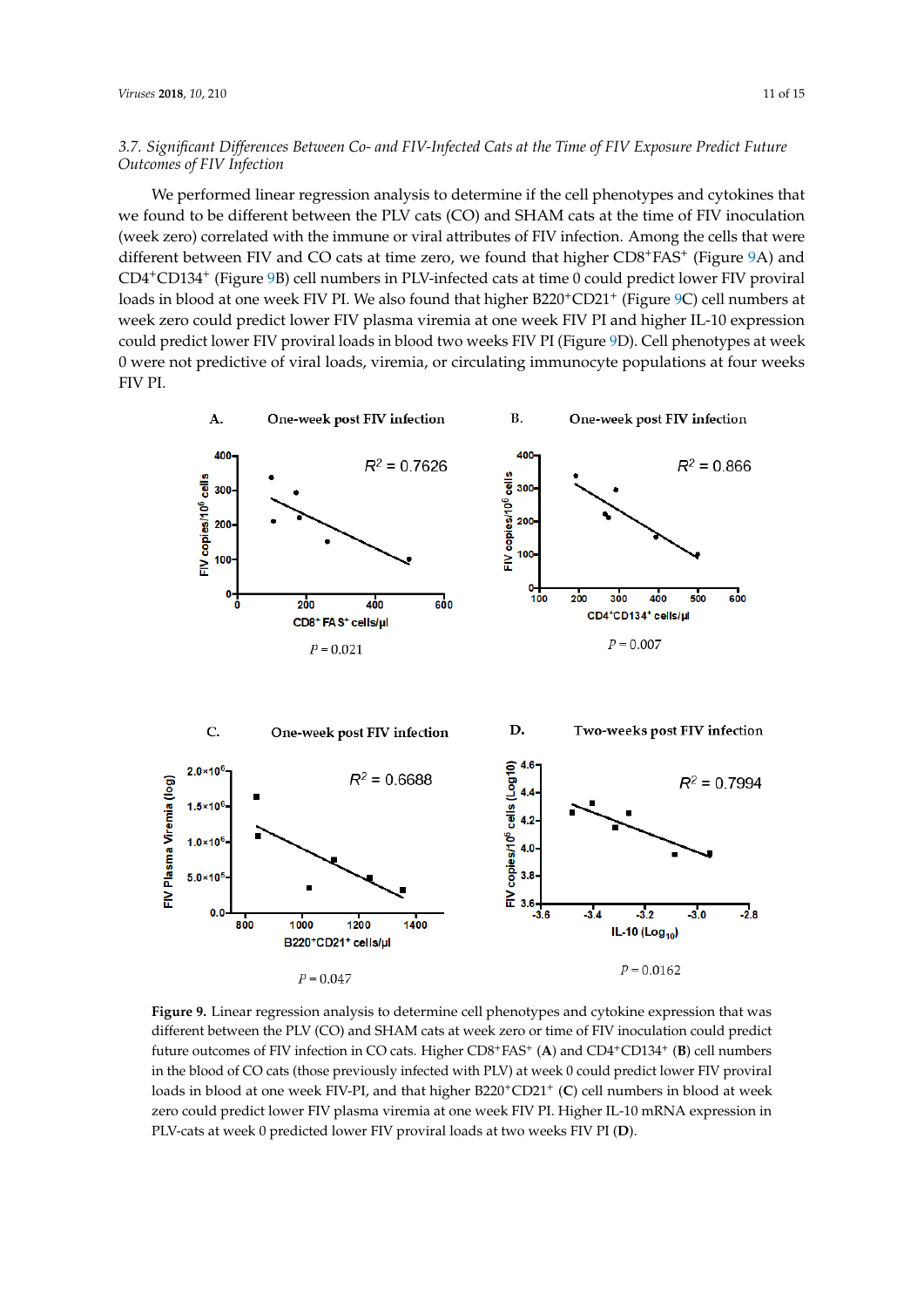### **4. Discussion**

In previous studies, we documented that prior exposure to apathogenic PLV infection resulted in the preservation of CD4<sup>+</sup> T cells and increased PBMC IFN- $\gamma$  mRNA expression when compared with cats that were infected solely with FIV [\[7\]](#page-13-2). Increased pro-inflammatory cells and mediators [\[10\]](#page-13-5), and attenuated proviral loads in the CO vs. FIV cats [\[7\]](#page-13-2) were seen three weeks FIV PI. However, adaptive immune responses raised against PLV were not implicated in these differences, and G to A substitutions, due to cytidine deaminase activity, were also not found to be responsible for the bottleneck of FIV infection three weeks post-PLV infection [\[11](#page-13-6)[,12\]](#page-13-7).

The current study was designed to identify immunologic phenotype variations between CO and FIV cats during acute viral replication and to gain a better understanding of the potential mechanisms underlying the differences between these two scenarios. We again noted a blunting of FIV viral loads in blood and peripheral tissues and a dampening of CD4 depletion when PLV infection preceded FIV challenge. We hypothesized this could be due to changes in the susceptible target cell population at the time of FIV challenge in PLV versus naïve cats, and/or this impact could be due to the immunological state induced by PLV infection. While we found evidence of peripheral cell subset changes on the day of challenge, the preponderance of evidence suggests that the innate immune landscape at the time of challenge contributed to different infection outcomes.

Circulating CD4+CD134<sup>+</sup> cells (activated CD4 T lymphocytes) and B cells varied between PLV and SHAM cats at the time of FIV challenge.  $CD4^+CD134^+$  cells were higher in PLV versus SHAM cats at the time of challenge (Figure [8\)](#page-9-1), a finding that correlated with lower FIV viral loads one week FIV PI (Figure [9\)](#page-10-0). While CD4<sup>+</sup>CD134<sup>+</sup> cells represent the primary cell type infected during acute FIV infection [\[7](#page-13-2)[,16](#page-13-11)[,17\]](#page-13-12), the expansion of this population during PLV infection did not result in higher viral loads following FIV exposure. It is possible that this subset of activated CD4<sup>+</sup> lymphocytes possessed anti-viral activity that contributed to a lower viral setpoint [\[18\]](#page-13-13). PLV-infected cats had statistically lower numbers of B cells in circulation on the day of FIV challenge than the SHAM cats. It is possible PLV triggered B cell apoptosis or B cell shifting from peripheral to central sites. FIV has been shown to infect CD21<sup>+</sup> B cells, so lower circulating B cells in PLV could result in the decreased susceptibility to FIV challenge, though B cell tropism is typically considered to occur late in FIV infection [\[19\]](#page-13-14).

CD4+CD45RA<sup>+</sup> cells rapidly decreased in the FIV cats by two weeks FIV PI, but transient preservation was seen in CO cats. These findings might be explained by the fact that CD4+CD45RA<sup>+</sup> cells are preferentially infected during acute FIV infection that is similar to acute syncytium-inducing variants of HIV infection [\[20](#page-13-15)[,21\]](#page-14-0). None of the CD4<sup>+</sup> cell subsets that were examined in this study (CD4+CD45RA<sup>+</sup> , CD4+CD134<sup>+</sup> , and CD4<sup>+</sup> MHCII) could be attributed to global CD4<sup>+</sup> maintenance in CO cats. Thymic CD4<sup>+</sup>CD45RA<sup>+</sup> cells trended lower in the CO versus FIV cats. Peripheral naïve T cells were shown to be replenished by naïve thymic T cells in mice [\[22\]](#page-14-1), and similar mechanisms may underlie our observations in this system. The lower thymic double positive cell percentages in the CO versus FIV cats might indicate a greater infection in the thymus of FIV compared with CO cats, but this did not correlate with our findings of no difference in proviral loads between the two groups. By 26 days post simian/human immunodeficiency virus, infection in rhesus macaques marked decreases in double positive cells were seen in the thymus [\[23\]](#page-14-2). However, differences could be due to differential changes in other thymic cell types.

CD8+FAS<sup>+</sup> T cells were increased at the time of FIV inoculation in PLV when compared to SHAM cats, and this increase is inversely correlated with viral loads at one week PI (Figure [9A](#page-10-0)) suggesting an acute impact of these cells on the establishment of viral infection. We previously determined that CD8<sup>+</sup>FAS<sup>+</sup> cells were analogous to LGLs in FIV and that these cells correlated with dampening of FIV viremia  $[24,25]$  $[24,25]$ . We believe that these cells are analogous to anti-viral CD8<sup>+</sup> T cells in HIV-infected individuals [\[26\]](#page-14-5) and CD8<sup>+</sup> T cells in SIV-infected long-term non-progressing (LTNP) rhesus macaques [\[27\]](#page-14-6). Our findings bolster the conclusion that  $CDS<sup>+</sup> T$  cells represent an innate immune cell type [\[27\]](#page-14-6).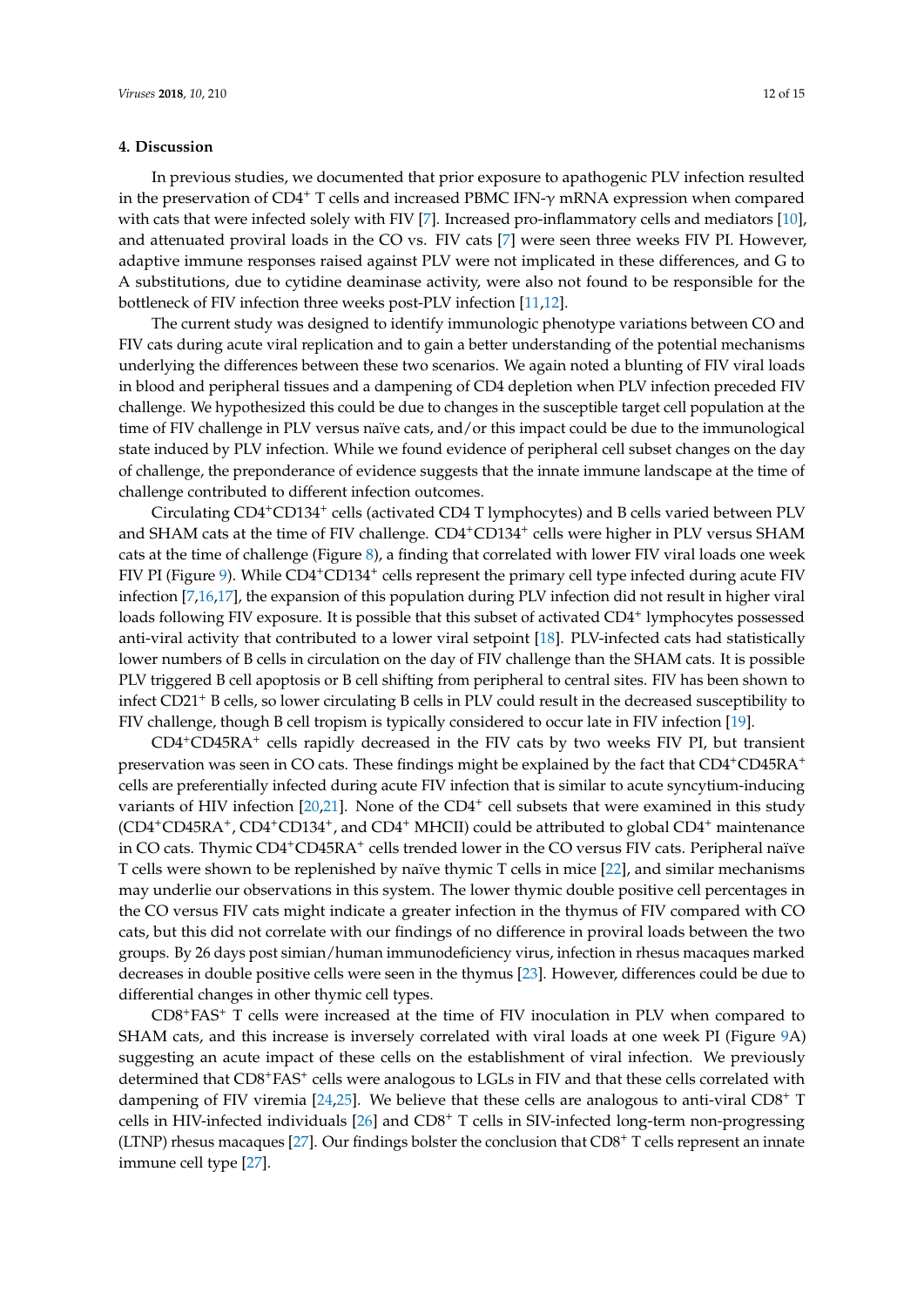IL-10 expression at the time of FIV infection was greater in the PLV when compared to SHAM cats (Figure [9E](#page-10-0)), and the predicted suppression of proviral loads two weeks FIV PI in the CO cats. IL-10 is a complex cytokine that is induced during acute HIV infection and has potent anti-inflammatory properties in chronic HIV [\[28\]](#page-14-7). Higher IFN-γ expression was identified in CO when compared to FIV cats at several points post-FIV infection. Activated CD8<sup>+</sup> T cells, CD4<sup>+</sup> T cells, NK cells, and CD8+FAS<sup>+</sup> cells primarily produce IFN- $\gamma$  during HIV-1 and FIV infection [\[29–](#page-14-8)[33\]](#page-14-9). This type II interferon has been associated with variable expression during acute and chronic HIV infection, and has not been correlated with a significant control of disease [\[34\]](#page-14-10). In SIV-infected sooty mangabey monkeys (SMM), IFN-γ elevation was more transient, and IL-10 was more prominent during acute control of SIV infection compared SIV infected macaques that did not control infection [\[35\]](#page-14-11). Although we were unable to detect differences between CD4+CD25<sup>+</sup> between FIV and CO cats in this study, in comparison to SMM infection indicates that IL-10 expression during acute infection may be more relevant to subsequent viral control than IFN-γ. Similarly, regulatory T cell-induced IL-10 expression was shown to be responsible for decreased IFN- $\gamma$  expression following the stimulation of CD4<sup>+</sup> and CD8<sup>+</sup> HIV-1-specific T cell immune responses of HIV-1-exposed-uninfected infants [\[36\]](#page-14-12). Overall, these findings show a complex interplay of cytokines that vary in intensity and at the stage of lentivirus infection, providing evidence that innate immune processes are associated with the early suppression of viral replication during co-infection.

This study reinforced previous observations that prior exposure to an apathogenic lentivirus infection can diminish the effects of acute infection with a second, more virulent, viral exposure. In addition, it investigated immunocyte phenotypes and cytokines that could distinguish the characteristics between PLV/FIV and FIV during the acute phases of the infection. Overall, circulating blood cell types at the time of infection are less relevant to FIV susceptibility than the inflammatory immune environment that is induced by prior lentiviral exposure. Additionally, as virus attenuation in HIV and SIV long-term non-progression is at least partly due to innate viral immunity [\[27,](#page-14-6)[37\]](#page-14-13), we have also identified non-virus-specific entities at play at the time of FIV inoculation in PLV-infected cats. These innate immune parameters (i.e., cytokines, LGLs/CD8+FAS+ cells) that are present during the first week of infection are key to defining differences in infection outcomes and could be used in therapeutic interventions to reduce disease severity in susceptible populations. Follow-up studies will evaluate non-infectious means to produce these biologically relevant and resistance phenotypes.

### **Supplementary Materials:** Supplementary materials can be found at [http://www.mdpi.com/1999-4915/10/4/](http://www.mdpi.com/1999-4915/10/4/210/s1) [210/s1.](http://www.mdpi.com/1999-4915/10/4/210/s1)

**Acknowledgments:** We would like to thank the CSU Retroviral Research Laboratory Animal Care Staff for excellent animal care and support. This study was funded by a grant from the National Institute of Health (NIH HL092791).

**Author Contributions:** Wendy S. Sprague and Susan VandeWoude conceived and designed the experiments; Wendy S. Sprague performed the multicolor flow cytometry and analysis, performed differential counts on the blood smears, did final analysis on all the data, including t-tests, and wrote the manuscript; Xin Zheng ran the cytokine and viral proviral and viral load experiments; Britta A. Wood and Martha Macmillian helped with bleeding the animals and performing necropsies and taking samples; Martha Macmillian performed the PCVs, red blood and white blood cell counts; Ryan M. Troyer helped with the flow cytometry and with interpreting the data; Scott Carver performed the detailed repeated measures ANOVA and other statistical analyses.

**Conflicts of Interest:** The authors declare no conflict of interest.

### **References**

- <span id="page-12-0"></span>1. Novotney, C.; English, R.V.; Housman, J.; Davidson, M.G.; Nasisse, M.P.; Jeng, C.R.; Davis, W.C.; Tompkins, M.B. Lymphocyte population changes in cats naturally infected with feline immunodeficiency virus. *AIDS* **1990**, *4*, 1213–1218. [\[CrossRef\]](http://dx.doi.org/10.1097/00002030-199012000-00005) [\[PubMed\]](http://www.ncbi.nlm.nih.gov/pubmed/1982410)
- <span id="page-12-1"></span>2. Walker, C.; Canfield, P.J.; Love, D.N. Analysis of leucocytes and lymphocyte subsets for different clinical stages of naturally acquired feline immunodeficiency virus infection. *Vet. Immunol. Immunopathol.* **1994**, *44*, 1–12. [\[CrossRef\]](http://dx.doi.org/10.1016/0165-2427(94)90165-1)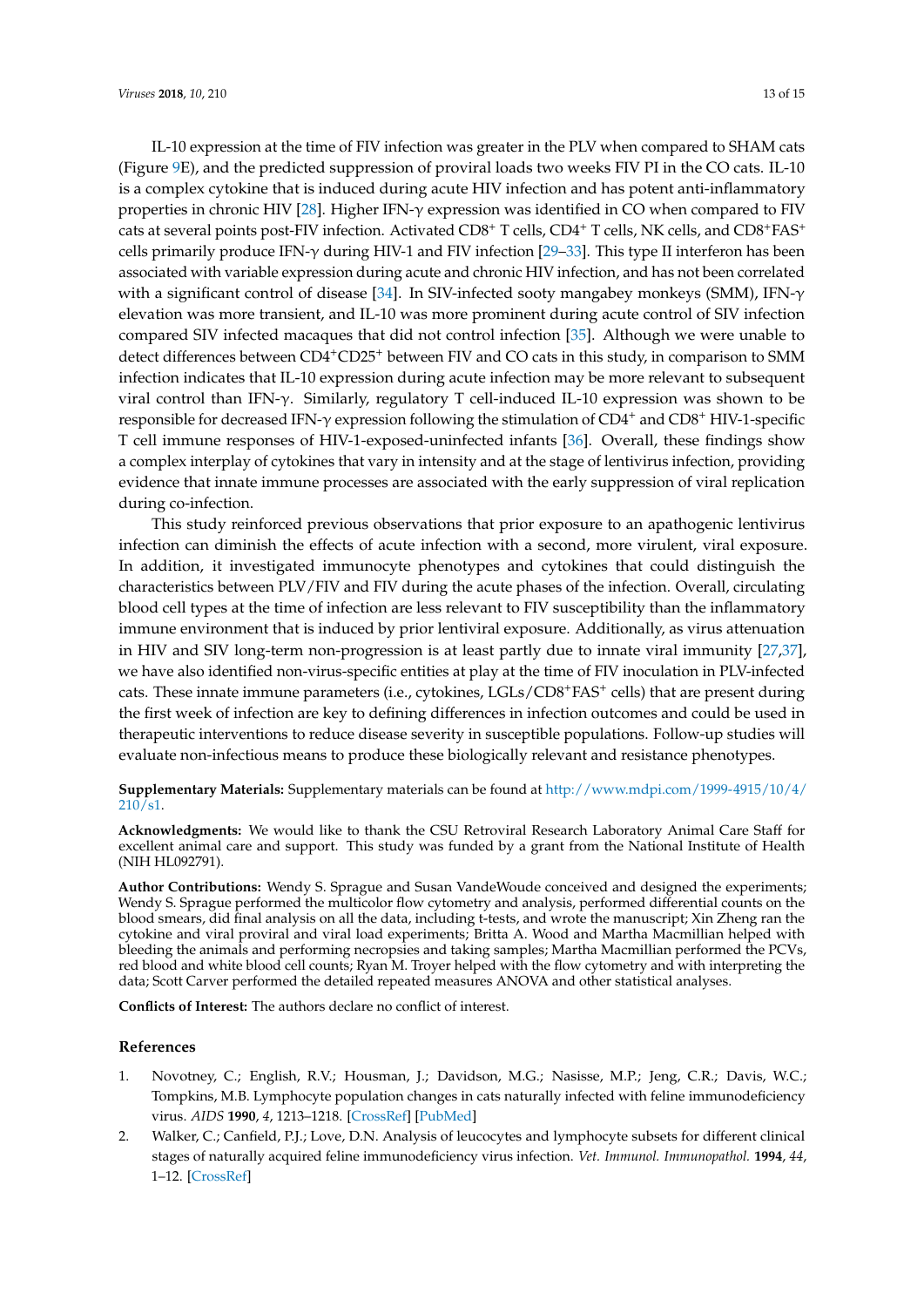- <span id="page-13-0"></span>3. Lee, J.S.; Bevins, S.N.; Serieys, L.E.; Vickers, W.; Logan, K.A.; Aldredge, M.; Boydston, E.E.; Lyren, L.M.; McBride, R.; Roelke-Parker, M.; et al. Evolution of puma lentivirus in bobcats (*Lynx rufus*) and mountain lions (*Puma concolor*) in north america. *J. Virol.* **2014**, *88*, 7727–7737. [\[CrossRef\]](http://dx.doi.org/10.1128/JVI.00473-14) [\[PubMed\]](http://www.ncbi.nlm.nih.gov/pubmed/24741092)
- 4. VandeWoude, S.; Apetrei, C. Going wild: Lessons from naturally occurring T-lymphotropic lentiviruses. *Clin. Microbiol. Rev.* **2006**, *19*, 728–762. [\[CrossRef\]](http://dx.doi.org/10.1128/CMR.00009-06) [\[PubMed\]](http://www.ncbi.nlm.nih.gov/pubmed/17041142)
- 5. Terwee, J.A.; Yactor, J.K.; Sondgeroth, K.S.; Vandewoude, S. Puma lentivirus is controlled in domestic cats after mucosal exposure in the absence of conventional indicators of immunity. *J. Virol.* **2005**, *79*, 2797–2806. [\[CrossRef\]](http://dx.doi.org/10.1128/JVI.79.5.2797-2806.2005) [\[PubMed\]](http://www.ncbi.nlm.nih.gov/pubmed/15708998)
- <span id="page-13-1"></span>6. VandeWoude, S.; Hageman, C.L.; Hoover, E.A. Domestic cats infected with lion or puma lentivirus develop anti-feline immunodeficiency virus immune responses. *J. Acquir. Immune Defic. Syndr.* **2003**, *34*, 20–31. [\[CrossRef\]](http://dx.doi.org/10.1097/00126334-200309010-00003) [\[PubMed\]](http://www.ncbi.nlm.nih.gov/pubmed/14501789)
- <span id="page-13-2"></span>7. Terwee, J.A.; Carlson, J.K.; Sprague, W.S.; Sondgeroth, K.S.; Shropshire, S.B.; Troyer, J.L.; VandeWoude, S. Prevention of immunodeficiency virus induced CD4+ T-cell depletion by prior infection with a non-pathogenic virus. *Virology* **2008**, *377*, 63–70. [\[CrossRef\]](http://dx.doi.org/10.1016/j.virol.2008.03.037) [\[PubMed\]](http://www.ncbi.nlm.nih.gov/pubmed/18499211)
- <span id="page-13-3"></span>8. Zheng, X.; Carver, S.; Troyer, R.M.; Terwee, J.A.; VandeWoude, S. Prior virus exposure alters the long-term landscape of viral replication during feline lentiviral infection. *Viruses* **2011**, *3*, 1891–1908. [\[CrossRef\]](http://dx.doi.org/10.3390/v3101891) [\[PubMed\]](http://www.ncbi.nlm.nih.gov/pubmed/22069521)
- <span id="page-13-4"></span>9. Wood, B.A.; Carver, S.; Troyer, R.M.; Elder, J.H.; VandeWoude, S. Domestic cat microsphere immunoassays: Detection of antibodies during feline immunodeficiency virus infection. *J. Immunol. Methods* **2013**, *396*, 74–86. [\[CrossRef\]](http://dx.doi.org/10.1016/j.jim.2013.08.001) [\[PubMed\]](http://www.ncbi.nlm.nih.gov/pubmed/23954271)
- <span id="page-13-5"></span>10. Roy, S.; Lavine, J.; Chiaromonte, F.; Terwee, J.; VandeWoude, S.; Bjornstad, O.; Poss, M. Multivariate statistical analyses demonstrate unique host immune responses to single and dual lentiviral infection. *PLoS ONE* **2009**, *4*, e7359. [\[CrossRef\]](http://dx.doi.org/10.1371/journal.pone.0007359) [\[PubMed\]](http://www.ncbi.nlm.nih.gov/pubmed/19806226)
- <span id="page-13-6"></span>11. Padhi, A.; Ross, H.; Terwee, J.; Vandewoude, S.; Poss, M. Profound differences in virus population genetics correspond to protection from cd4 decline resulting from feline lentivirus coinfection. *Viruses* **2010**, *2*, 2663–2680. [\[CrossRef\]](http://dx.doi.org/10.3390/v2122663) [\[PubMed\]](http://www.ncbi.nlm.nih.gov/pubmed/21994636)
- <span id="page-13-7"></span>12. Liu, Y.; Chiaromonte, F.; Ross, H.; Malhotra, R.; Elleder, D.; Poss, M. Error correction and statistical analyses for intra-host comparisons of feline immunodeficiency virus diversity from high-throughput sequencing data. *BMC Bioinform.* **2015**, *16*, 202. [\[CrossRef\]](http://dx.doi.org/10.1186/s12859-015-0607-z) [\[PubMed\]](http://www.ncbi.nlm.nih.gov/pubmed/26123018)
- <span id="page-13-8"></span>13. Sondgeroth, K.; Leutenegger, C.; Vandewoude, S. Development and validation of puma (*Felis concolor*) cytokine and lentivirus real-time pcr detection systems. *Vet. Immunol. Immunopathol.* **2005**, *104*, 205–213. [\[CrossRef\]](http://dx.doi.org/10.1016/j.vetimm.2004.11.009) [\[PubMed\]](http://www.ncbi.nlm.nih.gov/pubmed/15734541)
- <span id="page-13-9"></span>14. Pedersen, N.C.; Leutenegger, C.M.; Woo, J.; Higgins, J. Virulence differences between two field isolates of feline immunodeficiency virus (FIV-APetaluma and FIV-CPGammar) in young adult specific pathogen free cats. *Vet. Immunol. Immunopathol.* **2001**, *79*, 53–67. [\[CrossRef\]](http://dx.doi.org/10.1016/S0165-2427(01)00252-5)
- <span id="page-13-10"></span>15. Ertl, R.; Birzele, F.; Hildebrandt, T.; Klein, D. Viral transcriptome analysis of feline immunodeficiency virus infected cells using second generation sequencing technology. *Vet. Immunol. Immunopathol.* **2011**, *143*, 314–324. [\[CrossRef\]](http://dx.doi.org/10.1016/j.vetimm.2011.06.010) [\[PubMed\]](http://www.ncbi.nlm.nih.gov/pubmed/21742384)
- <span id="page-13-11"></span>16. Shimojima, M.; Miyazawa, T.; Ikeda, Y.; McMonagle, E.L.; Haining, H.; Akashi, H.; Takeuchi, Y.; Hosie, M.J.; Willett, B.J. Use of CD134 as a primary receptor by the feline immunodeficiency virus. *Science* **2004**, *303*, 1192–1195. [\[CrossRef\]](http://dx.doi.org/10.1126/science.1092124) [\[PubMed\]](http://www.ncbi.nlm.nih.gov/pubmed/14976315)
- <span id="page-13-12"></span>17. Schnittman, S.M.; Psallidopoulos, M.C.; Lane, H.C.; Thompson, L.; Baseler, M.; Massari, F.; Fox, C.H.; Salzman, N.P.; Fauci, A.S. The reservoir for HIV-1 in human peripheral blood is a T cell that maintains expression of CD4. *Science* **1989**, *245*, 305–308. [\[CrossRef\]](http://dx.doi.org/10.1126/science.2665081) [\[PubMed\]](http://www.ncbi.nlm.nih.gov/pubmed/2665081)
- <span id="page-13-13"></span>18. Huddleston, C.A.; Weinberg, A.D.; Parker, D.C. OX40 (CD134) engagement drives differentiation of CD4+ T cells to effector cells. *Eur. J. Immunol.* **2006**, *36*, 1093–1103. [\[CrossRef\]](http://dx.doi.org/10.1002/eji.200535637) [\[PubMed\]](http://www.ncbi.nlm.nih.gov/pubmed/16541471)
- <span id="page-13-14"></span>19. Dean, G.A.; Reubel, G.H.; Moore, P.F.; Pedersen, N.C. Proviral burden and infection kinetics of feline immunodeficiency virus in lymphocyte subsets of blood and lymph node. *J. Virol.* **1996**, *70*, 5165–5169. [\[PubMed\]](http://www.ncbi.nlm.nih.gov/pubmed/8764024)
- <span id="page-13-15"></span>20. Carreno, A.D.; Mergia, A.; Novak, J.; Gengozian, N.; Johnson, C.M. Loss of naive (CD45RA+) CD4+ lymphocytes during pediatric infection with feline immunodeficiency virus. *Vet. Immunol. Immunopathol.* **2008**, *121*, 161–168. [\[CrossRef\]](http://dx.doi.org/10.1016/j.vetimm.2007.09.001) [\[PubMed\]](http://www.ncbi.nlm.nih.gov/pubmed/17964661)